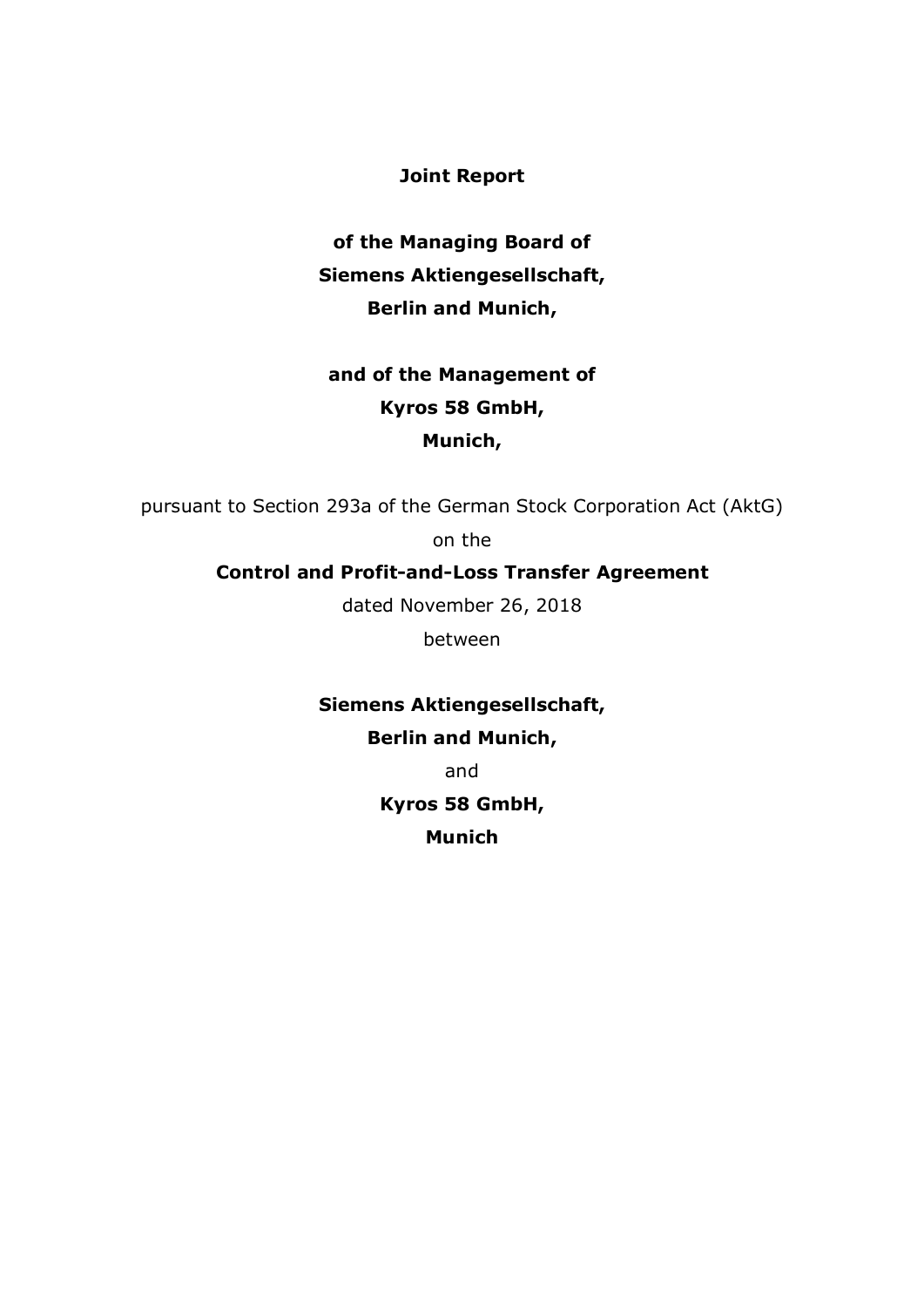### **1. Introduction**

On November 26, 2018, Siemens Aktiengesellschaft, with registered offices in Berlin and Munich, registered with the register of companies at the District Court of Charlottenburg under registration number HRB 12300 B and with the register of companies at the District Court of Munich under registration number HRB 6684 (hereinafter referred to as "Siemens AG"), and Kyros 58 GmbH, with registered office in Munich, registered with the register of companies at the District Court of Munich under registration number HRB 241287 (hereinafter referred to as "Subsidiary"), entered into a Control and Profitand-Loss Transfer Agreement (hereinafter referred to as "Agreement") pursuant to which the Subsidiary subordinates its management to Siemens AG and undertakes to transfer its entire profits to Siemens AG, while Siemens AG undertakes to compensate losses incurred by the Subsidiary.

The Managing Board of Siemens AG and the Management of the Subsidiary are submitting the following Joint Report pursuant to Section 293a of the German Stock Corporation Act (AktG).

## **2. Contracting Parties to the Agreement**

The contracting parties to the Agreement are Siemens AG and Kyros 58 GmbH.

# **2.1 Siemens AG**

Siemens AG is an exchange-listed German stock corporation (*Aktiengesellschaft*). Siemens AG is the parent company of the Siemens Group. The Siemens Group is a globally operating technology company and had approximately 377,000 employees (average figure) worldwide in fiscal year 2018, on the basis of continuing and discontinued operations.

The members of the Managing Board of Siemens AG are: Joe Kaeser (President and Chief Executive Officer), Dr. Roland Busch, Lisa Davis, Klaus Helmrich, Janina Kugel, Cedrik Neike, Michael Sen, and Dr. Ralf P. Thomas.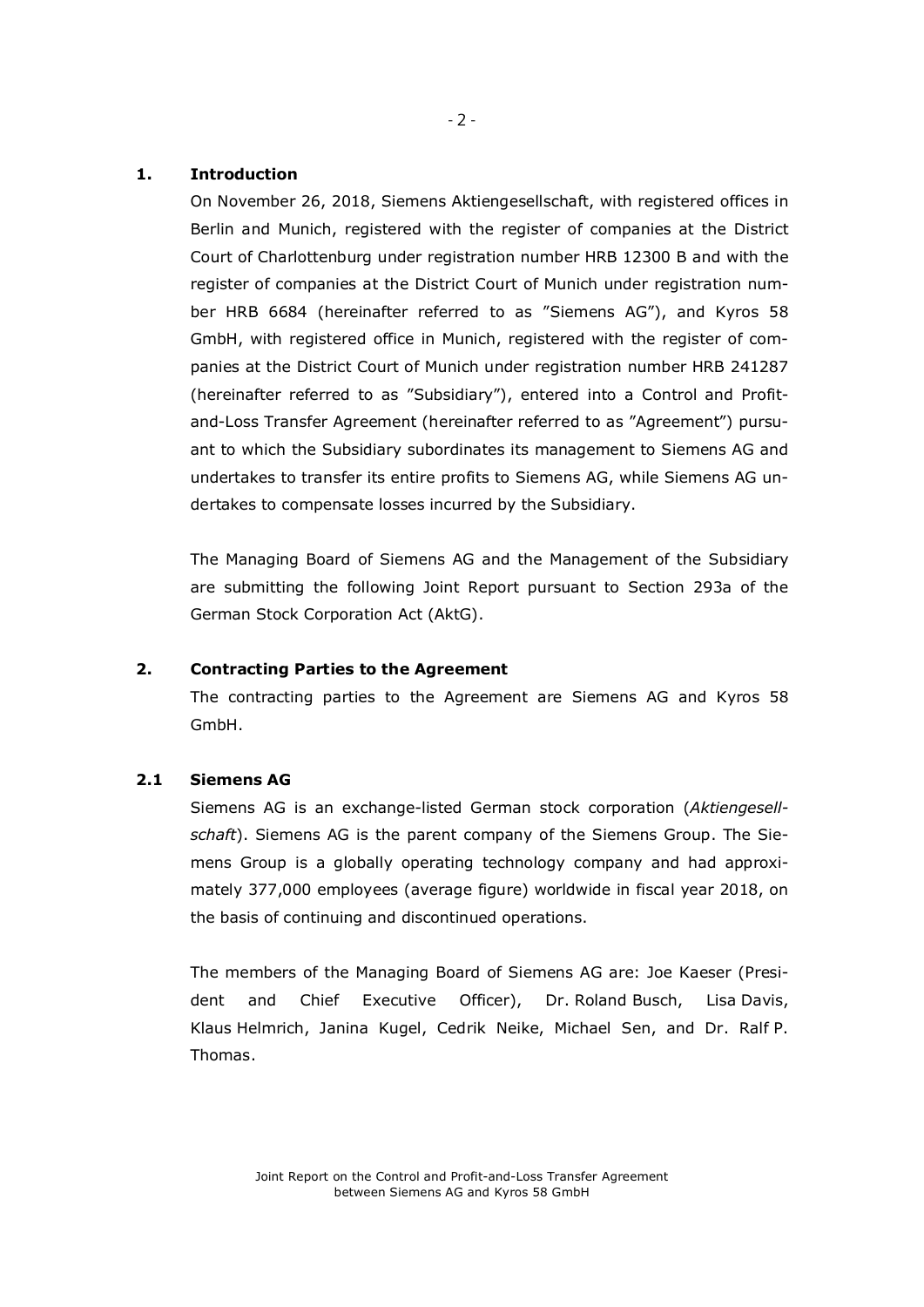Siemens AG is legally represented by two members of the Managing Board, or by one member of the Managing Board jointly with a "Prokurist" (holder of a special statutory authority, referred to as "Prokura", granted in accordance with Section 48 of the German Commercial Code (HGB)). Otherwise Siemens AG shall be represented by "Prokurists" or other duly authorized signatories to the extent authorized by the Managing Board.

The members of the Supervisory Board of Siemens AG are: Jim Hagemann Snabe (Chairman), Birgit Steinborn (First Deputy Chairwoman), Werner Wenning (Second Deputy Chairman), Dr. Werner Brand, Michael Diekmann, Dr. Andrea Fehrmann, Reinhard Hahn, Bettina Haller, Robert Kensbock, Harald Kern, Jürgen Kerner, Dr. Nicola Leibinger-Kammüller, Benoît Potier, Dr. Norbert Reithofer, Dame Nemat Talaat Shafik, Dr. Nathalie von Siemens, Michael Sigmund, Dorothea Simon, Matthias Zachert, and Gunnar Zukunft.

The fiscal year of Siemens AG runs from October 1 to September 30 of the following year.

As a resident German corporation, Siemens AG is fully subject to corporation tax (KSt) and municipal trade tax (GewSt) in Germany.

#### **2.2 Kyros 58 GmbH**

The Subsidiary was established by Notarial Deed dated May 24, 2018, under the name of Blitz 18-676 GmbH by Blitzstart Holding AG, registration number HRB 128986, Munich (hereinafter referred to as "Blitzstart Holding AG") as its sole shareholder with subscribed capital of €25,000 and registered with the register of companies at the District Court of Munich on May 30, 2018. The capital contributions for the shares have been paid in full. Siemens AG acquired all the shares in the Subsidiary from Blitzstart Holding AG pursuant to the Purchase and Assignment Agreement dated June 12, 2018. In the meantime, the name of the Subsidiary has been changed to Kyros 58 GmbH.

The fiscal year of the Subsidiary runs from October 1 to September 30 of the following year. The first fiscal year was a short fiscal year.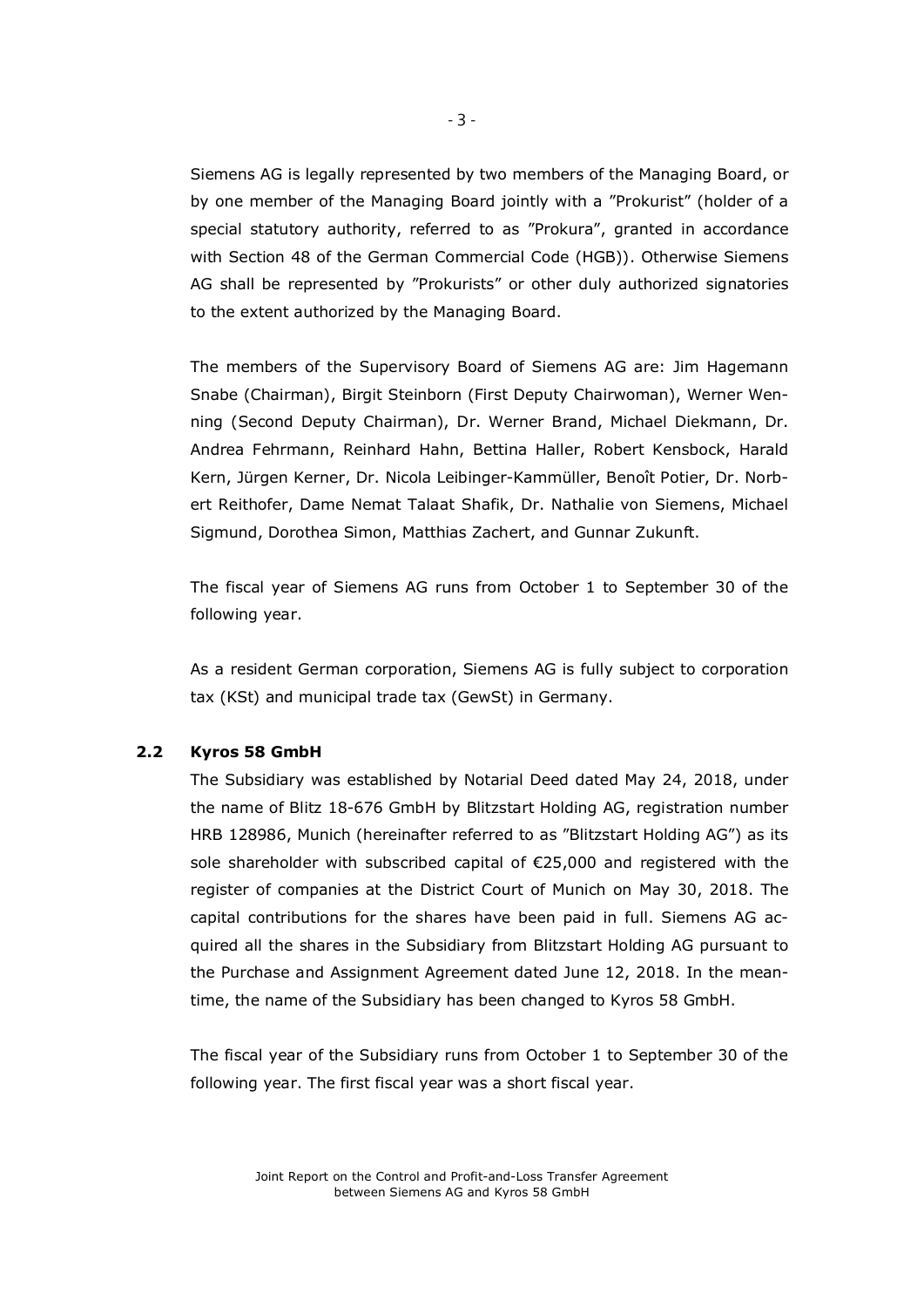The Managing Directors of the Subsidiary are Steffen Großberger and Wolfgang Seltmann. Both are employees of Siemens AG. If there is only one Managing Director, he or she shall legally represent the Subsidiary alone. If several Managing Directors are appointed, the Subsidiary shall be legally represented by two Managing Directors or by one Managing Director jointly with a "Prokurist" (holder of a special statutory authority, referred to as "Prokura", granted in accordance with Section 48 of the German Commercial Code (HGB)). Otherwise the Subsidiary shall be represented by "Prokurists" or other duly authorized signatories to the extent authorized by the Managing Directors.

The Subsidiary does not have any employees at the moment and has not yet commenced business operations. It holds no capital investments in other companies.

The Annual Financial Statements of the Subsidiary for the short fiscal year ended September 30, 2018 report a net loss/accumulated loss of €16,086.67, resulting mainly from notarial fees and bank charges in connection with the acquisition of the Subsidiary and costs for using the Group's internal infrastructure services. The balance sheet as of September 30, 2018 shows total assets of €108,930.33 and an equity capital of €108,913.33.

The current object of the Subsidiary is to manage its own assets. It may engage in business of any kind and take any and all measures related to, or which seem to be directly or indirectly useful in promoting, its object. To that end, it can in particular found, acquire or integrate other German and foreign companies or participate in such companies, establish branch offices, conclude enterprise agreements and enter into communities of interest.

Kyros 58 GmbH is currently a pure shelf company, to which operating business may be contributed or transferred at a later time.

Since the Subsidiary's precise future activity is not yet certain, the risk of loss for Siemens AG cannot be specified in more concrete form at present.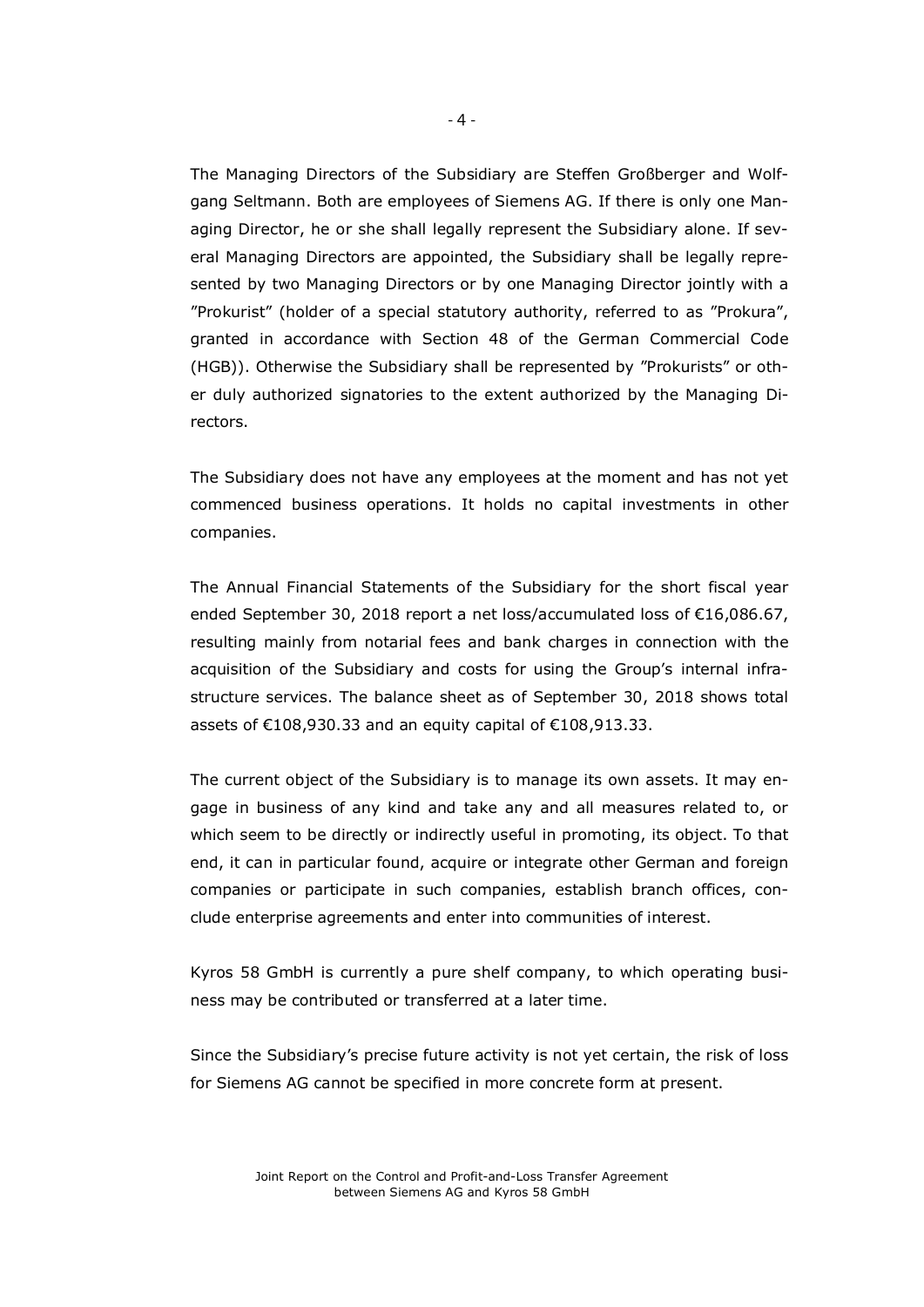Since acquisition of the shares to the present day, Siemens AG has owned a direct 100-percent interest in the Subsidiary and is thus its sole shareholder.

# **3. Legal and economic reasons for concluding the Agreement; implications of the Agreement**

The objective of the Agreement is to create a fiscal unity (*Organschaft*) for purposes of German corporation tax and municipal trade tax between Siemens AG and the Subsidiary as of fiscal year 2019 and to strengthen the Subsidiary's organizational integration in Siemens AG required for an existing fiscal unity (*Organschaft*) for purposes of value-added tax.

Under this fiscal unity (*Organschaft*) regime, profits and losses of the Subsidiary as the fiscal subsidiary company (*Organgesellschaft*) are directly attributed for tax purposes to Siemens AG as the fiscal parent company (*Organträgerin*). Consequently, positive and negative results at the level of Siemens AG can be netted for tax purposes. Depending on the taxable earnings situation of the companies forming part of the fiscal unity (*Organschaft*), this may result in tax advantages. Without this Agreement, such netting of results for tax purposes would not be possible.

In addition, as part of the fiscal unity (*Organschaft*) profits are transferred to Siemens AG without an additional tax burden. Without a fiscal unity (*Organschaft*), profits generated by the Subsidiary could at best be distributed to Siemens AG by way of a distribution of profits; in this event, Siemens AG would be subject to German corporation tax and municipal trade tax under current tax laws with respect to 5 percent of the profit distribution.

The conclusion of the Agreement does not involve any changes in the participation quotas held in the contracting parties.

From the perspective of Siemens AG shareholders, the Agreement will not have any special consequences apart from Siemens AG's commitment to as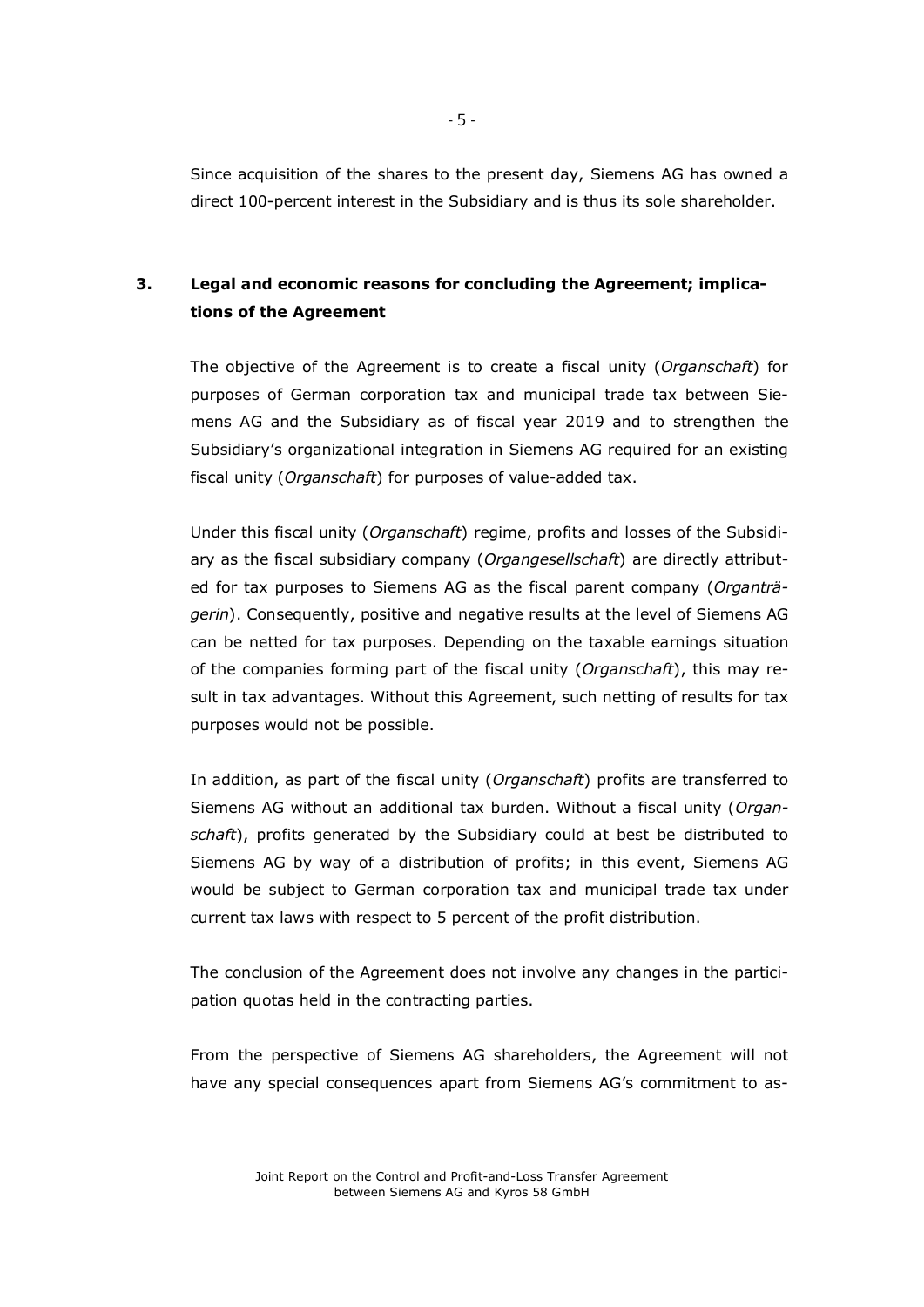sume the Subsidiary's losses, in particular because there will be no compensation payment and financial settlement with outside shareholders.

Under the Agreement, the Subsidiary shall subordinate the management of its company to Siemens AG. Siemens AG shall thereafter have the right to give instructions to the Management of the Subsidiary on how the Subsidiary is to be managed. The Management of the Subsidiary shall be obliged to obey the instructions. As a result, the Subsidiary's organizational integration in Siemens AG required for fiscal unity (*Organschaft*) between Siemens AG and the Subsidiary for purposes of value-added tax will be strengthened.

Owing to the inclusion of the Subsidiary in the fiscal unity (*Organschaft*) with Siemens AG for purposes of value-added tax, domestic services and goods provided between the Subsidiary and Siemens AG and other fiscal subsidiary companies of Siemens AG are non-taxable internal revenues on which no value-added tax is owed. The entrepreneur within the meaning of the Value-Added Tax Act (UStG) is Siemens AG as the fiscal parent company. The value-added tax for the fiscal unity (*Organschaft*) is owed by Siemens AG and the latter is entitled to value-added tax refunds. Compensation based on the causation principle is paid inter partes between Siemens AG and the Subsidiary.

In particular, the fiscal unity (*Organschaft*) for purposes of value-added tax simplifies administration. Moreover, any non-deductible input taxes can be avoided if deduction of input tax for received goods and services between the companies were to be denied without the existence of the fiscal unity (*Organschaft*).

The Agreement is already being concluded now so that the above advantages can be leveraged in a legally secure manner and promptly as soon as operating business is transferred or contributed to the Subsidiary.

### **4. Alternatives to concluding the Agreement**

There is no economically rational alternative to concluding the Agreement.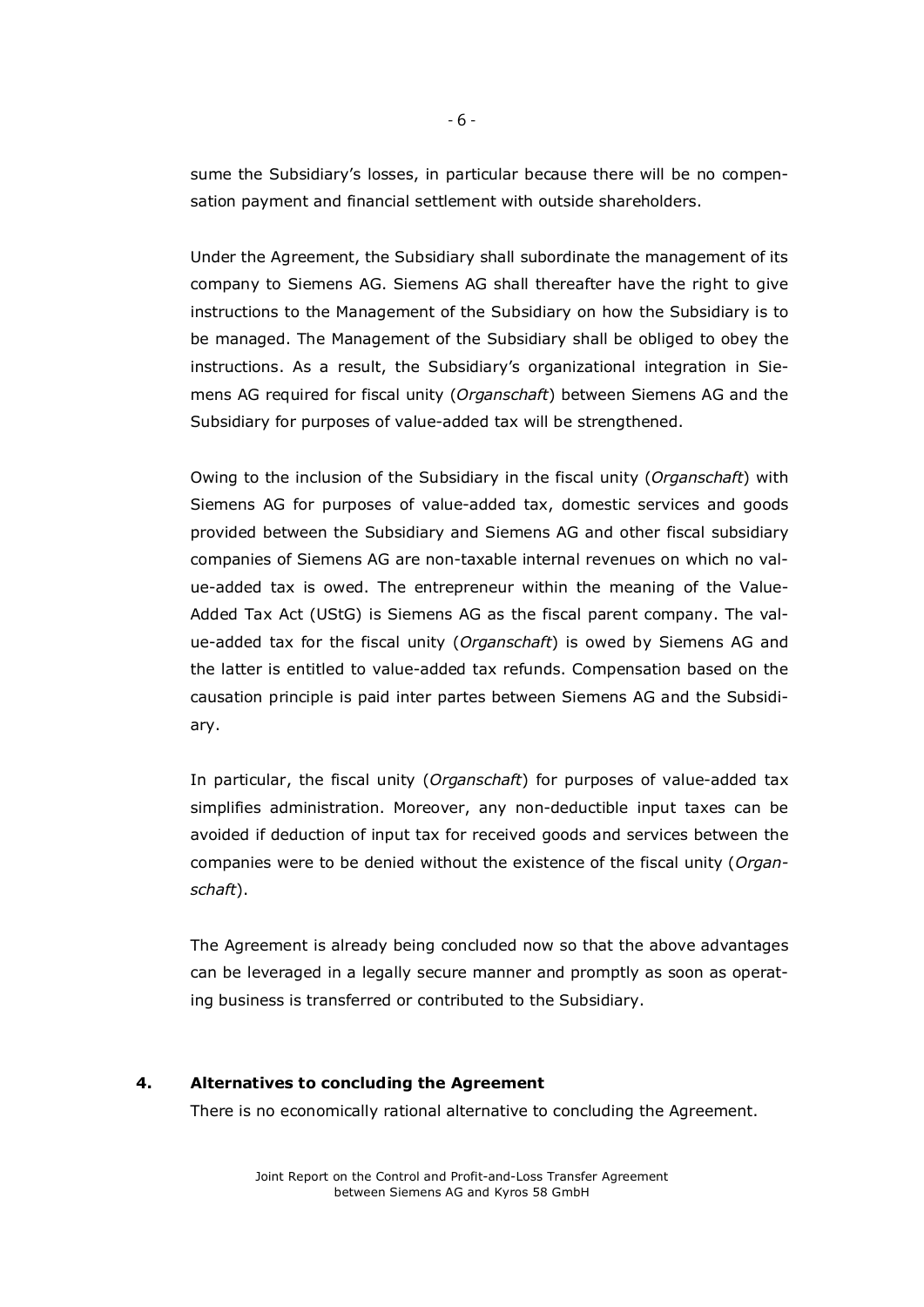Pursuant to Section 14 (1) sentence 1 of the German Corporation Tax Act (KStG) in combination with Section 17 (1) of the German Corporation Tax Act (KStG), the conclusion of this Agreement is a mandatory prerequisite for the fiscal unity (*Organschaft*) for purposes of German corporation tax and municipal trade tax between the Subsidiary as the fiscal subsidiary company (*Organgesellschaft*) and Siemens AG as the fiscal parent company (*Organträgerin*). Therefore, the resulting tax advantages (cf. paragraph 3 above) can only be obtained by means of the Agreement.

In particular, a transformation of the Subsidiary into a partnership (*Personengesellschaft*) by change of legal form (*formwechselnde Umwandlung*) does not lead to a comparable result for tax purposes, as the Subsidiary's earnings would be subject to German municipal trade tax at the partnership level, whereas in the case of a fiscal unity (*Organschaft*) they are taxable at the level of the fiscal parent company (*Organträgerin*) and can there be offset against the fiscal parent company's positive or negative income.

In contrast, a mere control agreement in accordance with Section 291 (1) sentence 1 of the German Stock Corporation Act (AktG) will not serve as an equivalent alternative because a fiscal unity (*Organschaft*) for purposes of corporation tax and municipal trade tax cannot be created with the Subsidiary if the Subsidiary is under no obligation to transfer profits.

A merger of the Subsidiary with and into Siemens AG is also not a preferable option because the Subsidiary would then lose its legal independence.

With regard to the objective of ensuring that the advantages presented under paragraph 3 can be leveraged in a legally secure manner and promptly, it would likewise not be an economically rational alternative to conclude the Agreement only after any operating business has been contributed or transferred to the Subsidiary.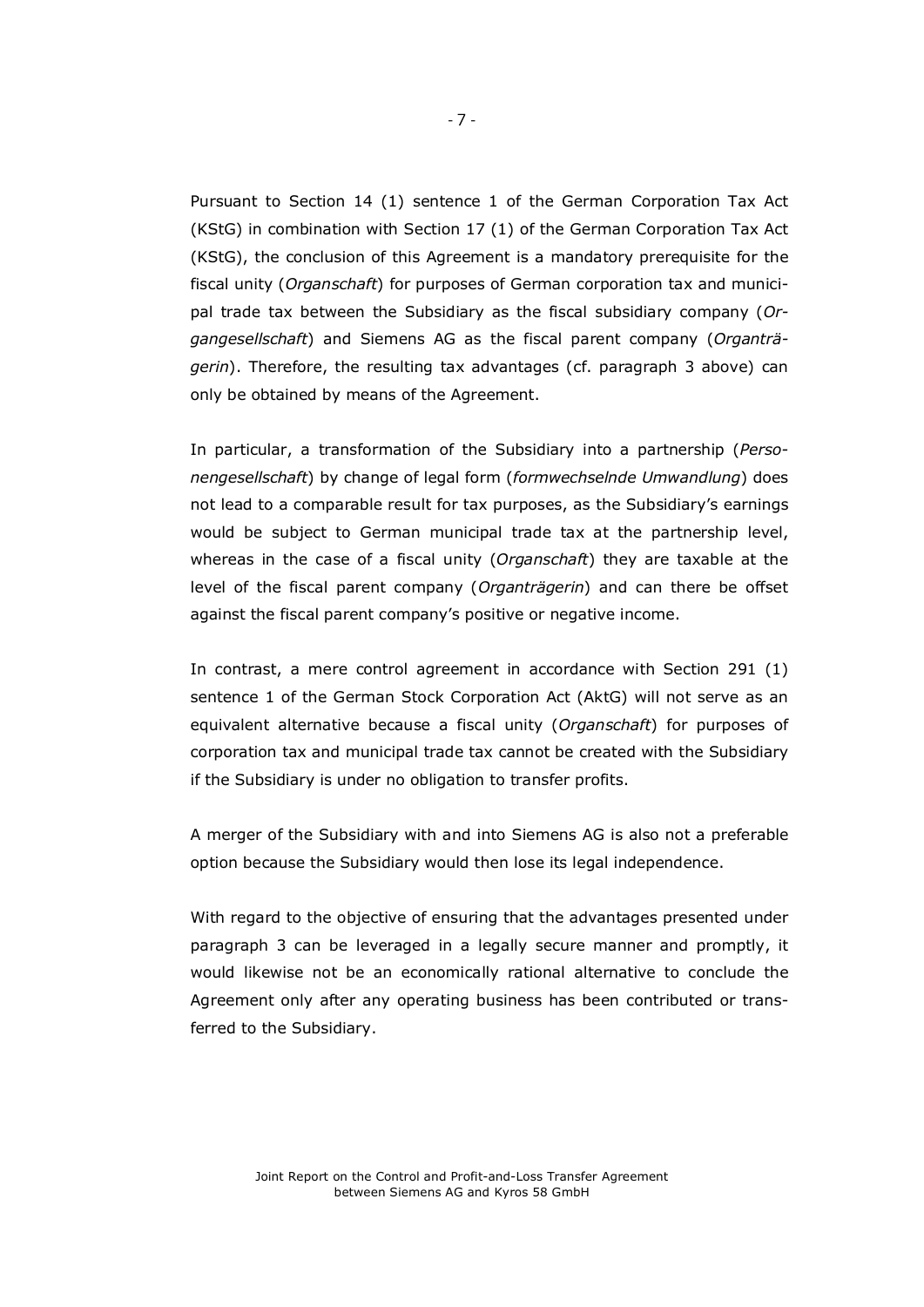#### **5. Explanation of the Agreement**

The Agreement is a control and profit-and-loss transfer agreement and thus an enterprise agreement pursuant to Section 291 (1) sentence 1 of the German Stock Corporation Act (AktG). It requires the approval of the Annual Shareholders' Meeting of Siemens AG and the Shareholders' Meeting (*Gesellschafterversammlung*) of the Subsidiary and must be registered in the register of companies at the registered office of the Subsidiary. The Agreement is to be submitted for approval to the Annual Shareholders' Meeting of Siemens AG on January 30, 2019 and is expected to be submitted for approval to the Shareholders' Meeting of the Subsidiary in December 2018.

The following is to explain the individual provisions of the Agreement:

#### **Control (Article 1)**

Under the Agreement, the Subsidiary shall subordinate management of its company to Siemens AG. Siemens AG shall accordingly have the right to give instructions to the Management of the Subsidiary on how the Subsidiary is to be managed (including its entire commercial sphere within the meaning of the Value-Added Tax Act (UStG)). The Management of the Subsidiary shall be obliged to obey the instructions. Notwithstanding the right to give instructions, the Subsidiary's Managing Directors are still responsible for managing and representing the Subsidiary.

#### **Transfer of profits (Article 2)**

Pursuant to Article 2.1, the Subsidiary undertakes to transfer its entire profits to Siemens AG in accordance with Section 301 of the German Stock Corporation Act (AktG). Accordingly – subject to the set-up or release of reserves – the annual net income accruing without the transfer of profits, less any loss carried forward from the previous year, an amount to be allocated to the legal reserve, and the amount blocked from distribution in accordance with Section 268 (8) of the German Commercial Code (HGB), must be transferred. In addition, Article 2.1 provides a dynamic reference to Section 301 of the German Stock Corporation Act (AktG) ("as amended from time to time"). Pursuant to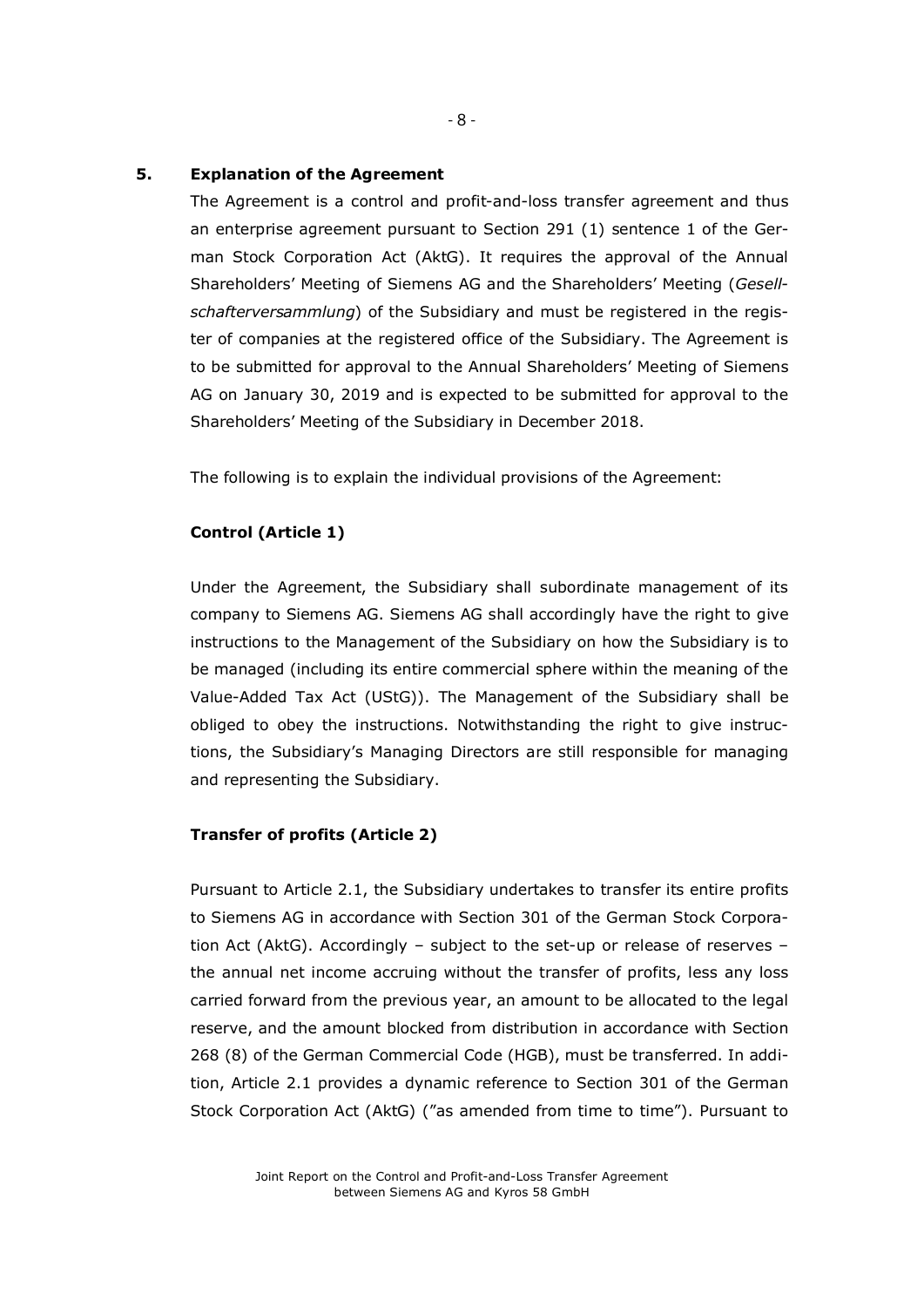Section 14 (1) sentence 1, in combination with Section 17 (1) of the German Corporation Tax Act (KStG), the transfer of profits is a mandatory prerequisite for the fiscal unity (*Organschaft*) for tax purposes between the Subsidiary and Siemens AG.

The Subsidiary is entitled, with the consent of Siemens AG, to appropriate amounts from the annual net income to other retained earnings pursuant to Section 272 (3) of the German Commercial Code (HGB) provided that this is permitted under commercial law and economically justified based on reasonable business judgment. The formation of statutory reserves is permitted. Upon request by Siemens AG, amounts appropriated to other retained earnings pursuant to Section 272 (3) of the German Commercial Code (HGB) during the term of the Agreement shall be released and used to compensate an annual net loss or be transferred as profits. The transfer of capital reserves and retained earnings existing prior to the date of the Agreement shall be excluded. To this extent, the provisions explained above are common within the framework of a control and profit-and-loss transfer agreement.

Siemens AG may demand that the Subsidiary transfer profits in advance during the year, if and to the extent this is legally permissible. If the Agreement does not end prior to the expiration of the Subsidiary's fiscal year, the entitlement to the transfer of profits shall arise at the end of the Subsidiary's fiscal year and shall be due taking that date as value date. The obligation to transfer profits shall apply retroactively as of the beginning of the Subsidiary's fiscal year in which the Agreement becomes effective by registration in the register of companies at the registered office of the Subsidiary.

#### **Assumption of losses (Article 3)**

Pursuant to Article 3 of the Agreement, Siemens AG shall be obliged to assume the losses of the Subsidiary in accordance with Section 302 of the German Stock Corporation Act (AktG). It requires Siemens AG to compensate any annual net loss of the Subsidiary that is otherwise, i.e. regardless of the obligation to compensate for losses, incurred during the term of the Agreement, to the extent that such loss is not compensated by release of any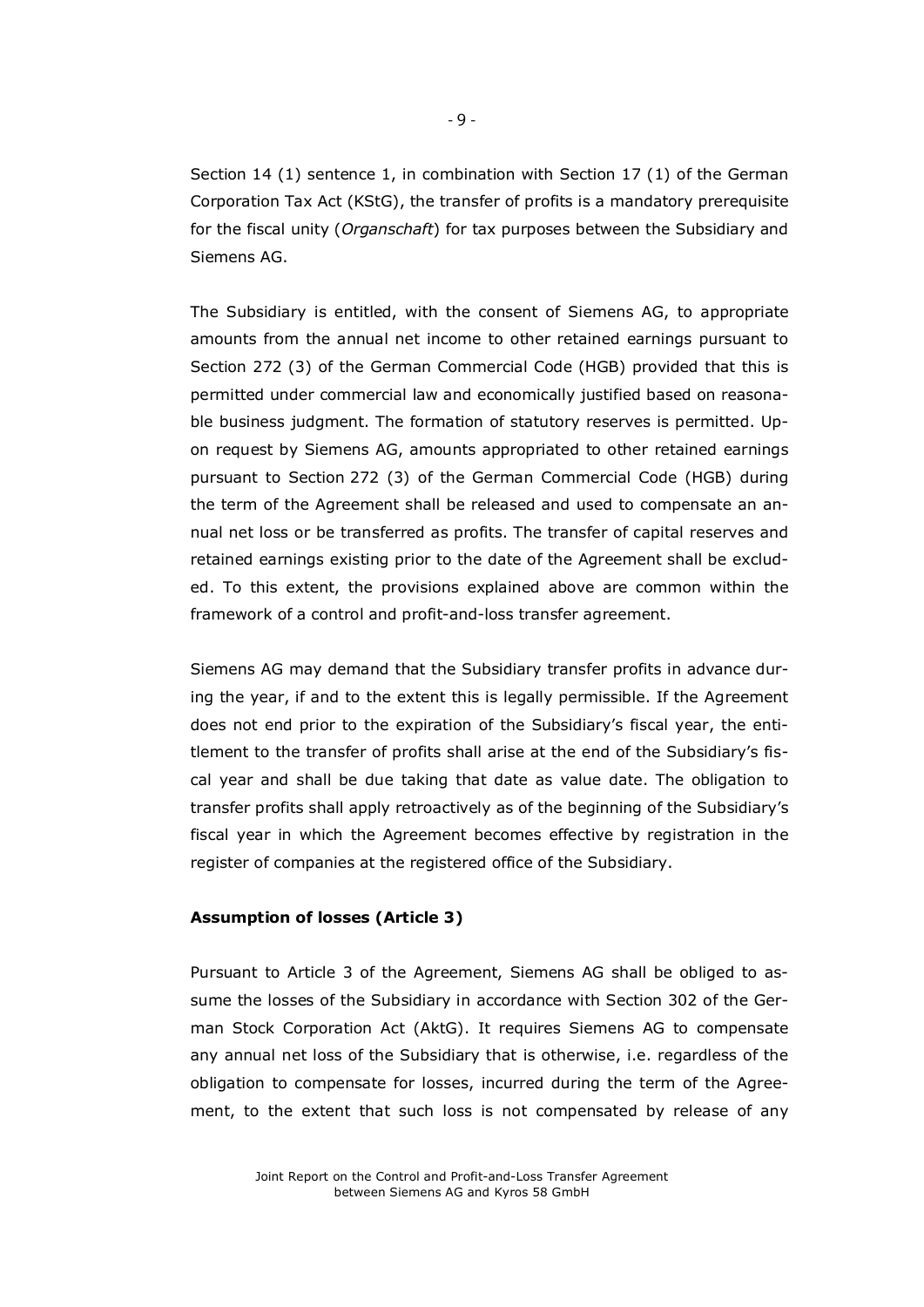amounts from the Subsidiary's other retained earnings appropriated during the term of the Agreement. In addition, Article 3.1 provides a dynamic reference to Section 302 of the German Stock Corporation Act (AktG) ("as amended from time to time"). In order for the fiscal unity (*Organschaft*) between the Subsidiary and Siemens AG to become effective, it is a mandatory prerequisite for tax purposes that Siemens AG as the fiscal parent company (*Organträgerin*) undertake to compensate any loss incurred by the Subsidiary as the fiscal subsidiary company (*Organgesellschaft*) (Section 17 of the German Corporation Tax Act (KStG)). To this extent, the provisions explained above are common within the framework of a control and profit-and-loss transfer agreement.

If the Agreement does not end prior to the expiration of the Subsidiary's fiscal year, the entitlement to the assumption of losses shall arise at the end of the Subsidiary's fiscal year and shall be due taking that date as value date. The obligation to assume losses shall apply retroactively as of the beginning of the Subsidiary's fiscal year in which the Agreement becomes effective by registration in the register of companies at the registered office of the Subsidiary.

#### **Effectiveness and term (Article 4)**

Article 4.1 of the Agreement makes it clear that the Agreement becomes effective upon registration in the register of companies at the registered office of the Subsidiary.

The Agreement shall be concluded for an indefinite period of time. It may be terminated ordinarily upon three (3) months' notice prior to the end of the Subsidiary's fiscal year, but for the first time to the end of the Subsidiary's fiscal year that ends at least five (5) years in time after the beginning of the Subsidiary's fiscal year in which the Agreement became effective. In addition to the above notice period, Siemens AG can terminate the Agreement ordinarily at any time after the minimum term specified in the above sentence expires and with two (2) weeks' prior notice. For the fiscal unity (*Organschaft*) for tax purposes to become effective, the Agreement must be concluded pursuant to Section 14 (1) sentence 1 no. 3, in combination with Sec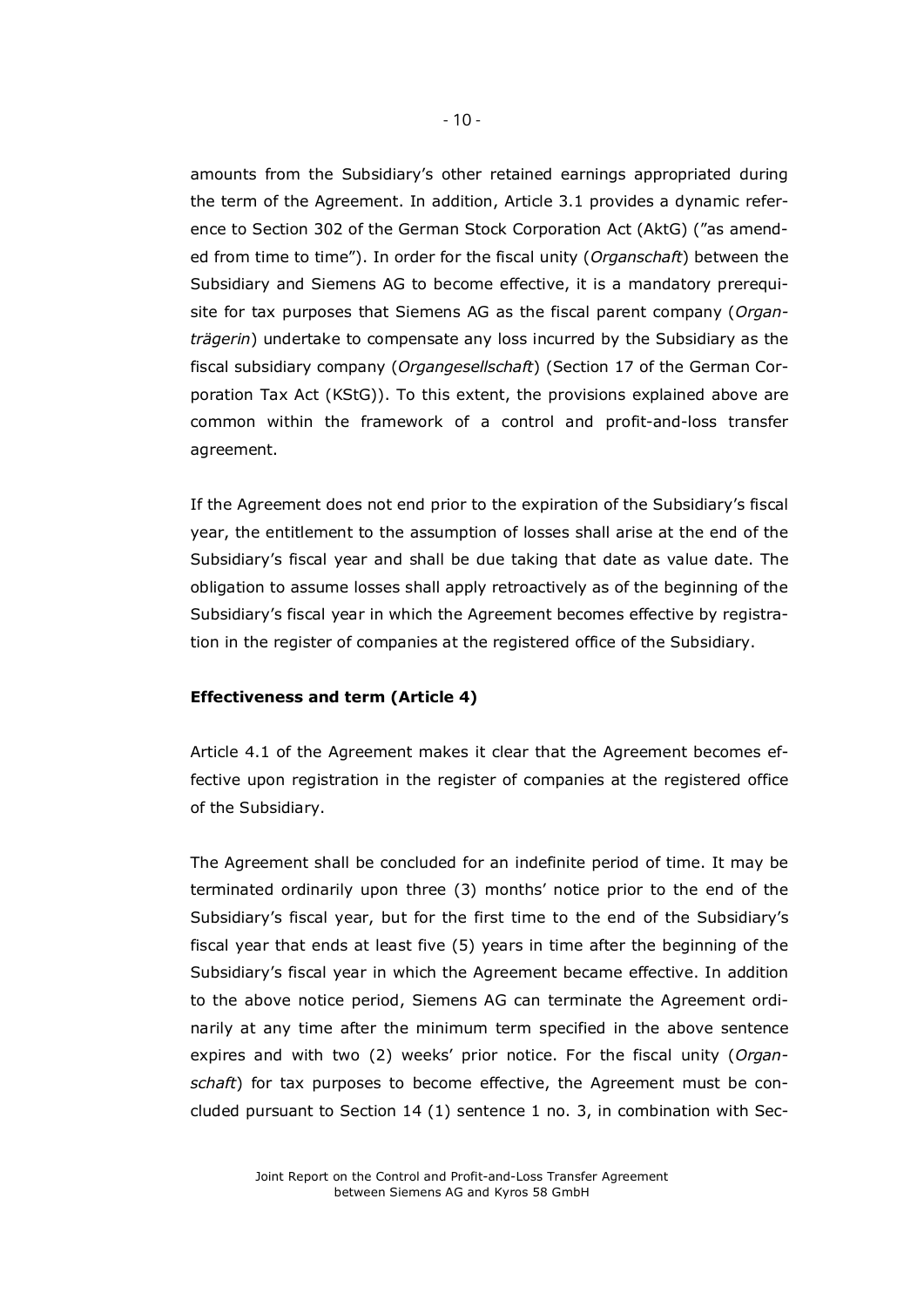tion 17 (1) of the German Corporation Tax Act (KStG) for a period of at least five (5) years and actually be implemented during its entire term.

The right of either party to terminate the Agreement for good cause without observing a notice period shall remain unaffected. Good cause shall exist in particular in the event of insolvency, merger, split-up or liquidation of Siemens AG or the Subsidiary; it shall also exist if Siemens AG disposes of or contributes shares and thus no longer directly holds all the shares in the Subsidiary, or an outside shareholder participates in the Subsidiary for the first time within the meaning of Section 307 of the German Stock Corporation Act (AktG) as a result of Siemens AG disposing of or contributing shares. In the event that shares are disposed of or contributed, Siemens AG may also terminate the Agreement as of the date of conclusion of the promissory agreement relating to the disposal or contribution of the shares in the Subsidiary, effective the date of transfer of the shares or at an earlier date. Good cause shall also exist in the event of an initial public offering ("IPO") of the Subsidiary; in such a case, the Agreement can also be terminated as of the date on which the prospectus is approved by the responsible authority, effective the date on which the IPO is completed (transfer of the shares to the investors) or at an earlier date. The above is not an exhaustive enumeration of good causes.

Notice of termination shall be given in writing.

#### **Final provisions (Article 5)**

Pursuant to Article 5.1 of the Agreement, the interpretation of individual provisions of the Agreement is subject to Section 14 and Section 17 of the German Corporation Tax Act (KStG), as amended from time to time.

Article 5.2 of the Agreement contains a common so-called severability clause to ensure that the Agreement is maintained, should individual provisions, in whole or in part, turn out to be ineffective, unenforceable or incomplete. Therefore, should any provision of the Agreement be or become ineffective or unenforceable in whole or in part or should the Agreement contain a gap, this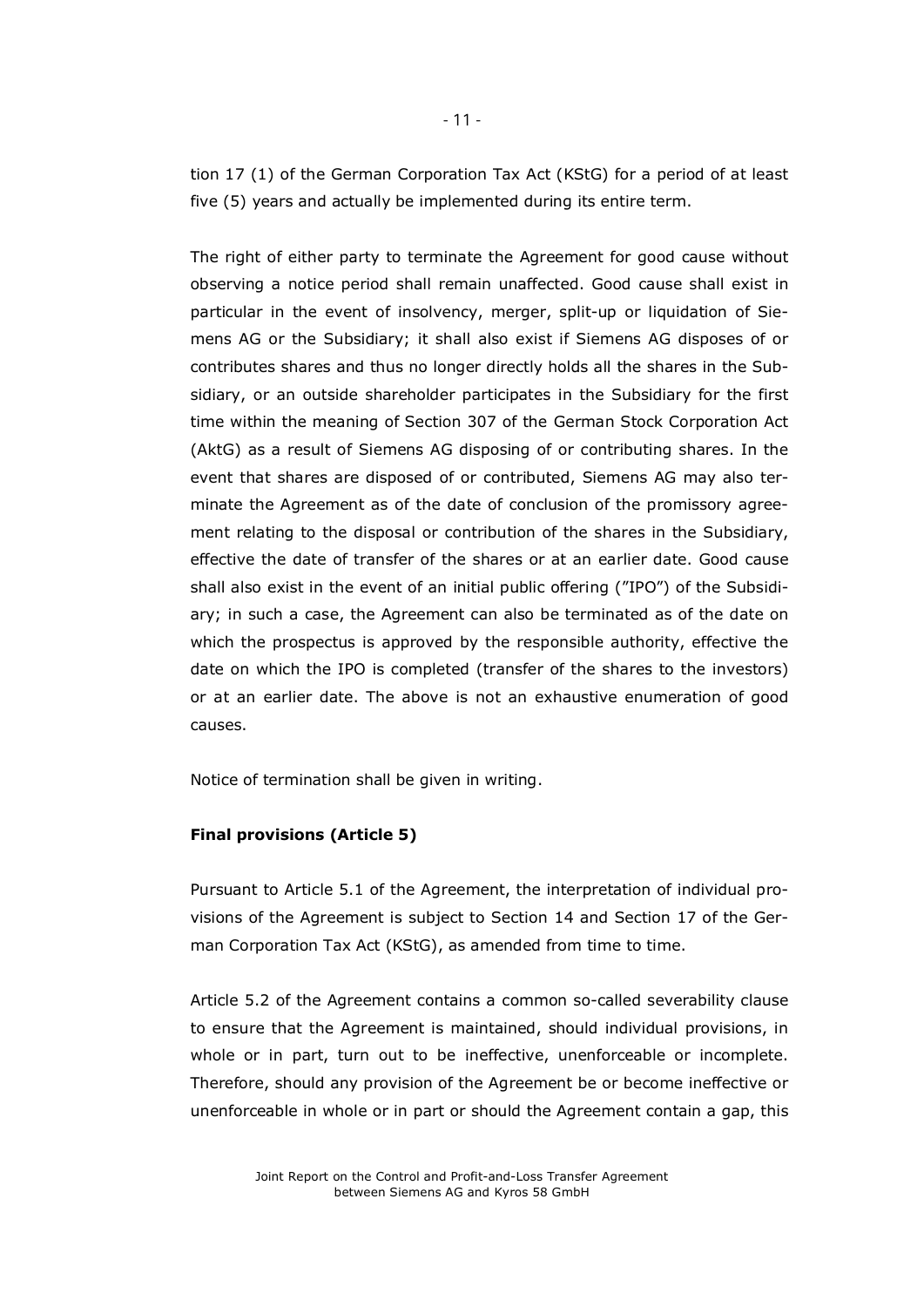shall not affect the validity of the remaining provisions of the Agreement. In place of the ineffective or unenforceable provision, the parties shall agree on an effective or enforceable provision which, in its economic effect, comes as close as legally possible to that of the ineffective or unenforceable provision. In the event of a gap in the Agreement, the parties shall agree on a provision that would have been intended, in light of the object and purpose of the Agreement, had they considered the point on concluding the Agreement.

Pursuant to Article 5.3 of the Agreement, if a declaration is to be made in writing or in written form under the terms of the Agreement, such a declaration shall be signed by the issuer(s) authorized to represent the declaring party, signing his/her name in his/her own hand, and transmitted to the other party as an original. This written form may not be replaced by the electronic form.

Pursuant to Article 5.4 of the Agreement, the place of performance and jurisdiction for both parties shall be Munich.

# **No compensation payments and no financial settlements, no requirement for an audit of the Agreement**

Siemens AG is the sole and direct shareholder of the Subsidiary. There are no outside shareholders. No compensation payments or financial settlements pursuant to Section 304 and Section 305, respectively, of the German Stock Corporation Act (AktG) are to be made. Moreover, it will not be necessary to have the Agreement audited by a contract auditor pursuant to Section 293b (1) of the German Stock Corporation Act (AktG) or to prepare an audit report pursuant to Section 293e of the German Stock Corporation Act (AktG). In the absence of any compensation payment pursuant to Section 304 of the German Stock Corporation Act (AktG) and any financial settlement pursuant to Section 305 of the German Stock Corporation Act (AktG), there is also no need to carry out an evaluation of the parties to the Agreement to determine the reasonableness of any compensation payment or financial settlement.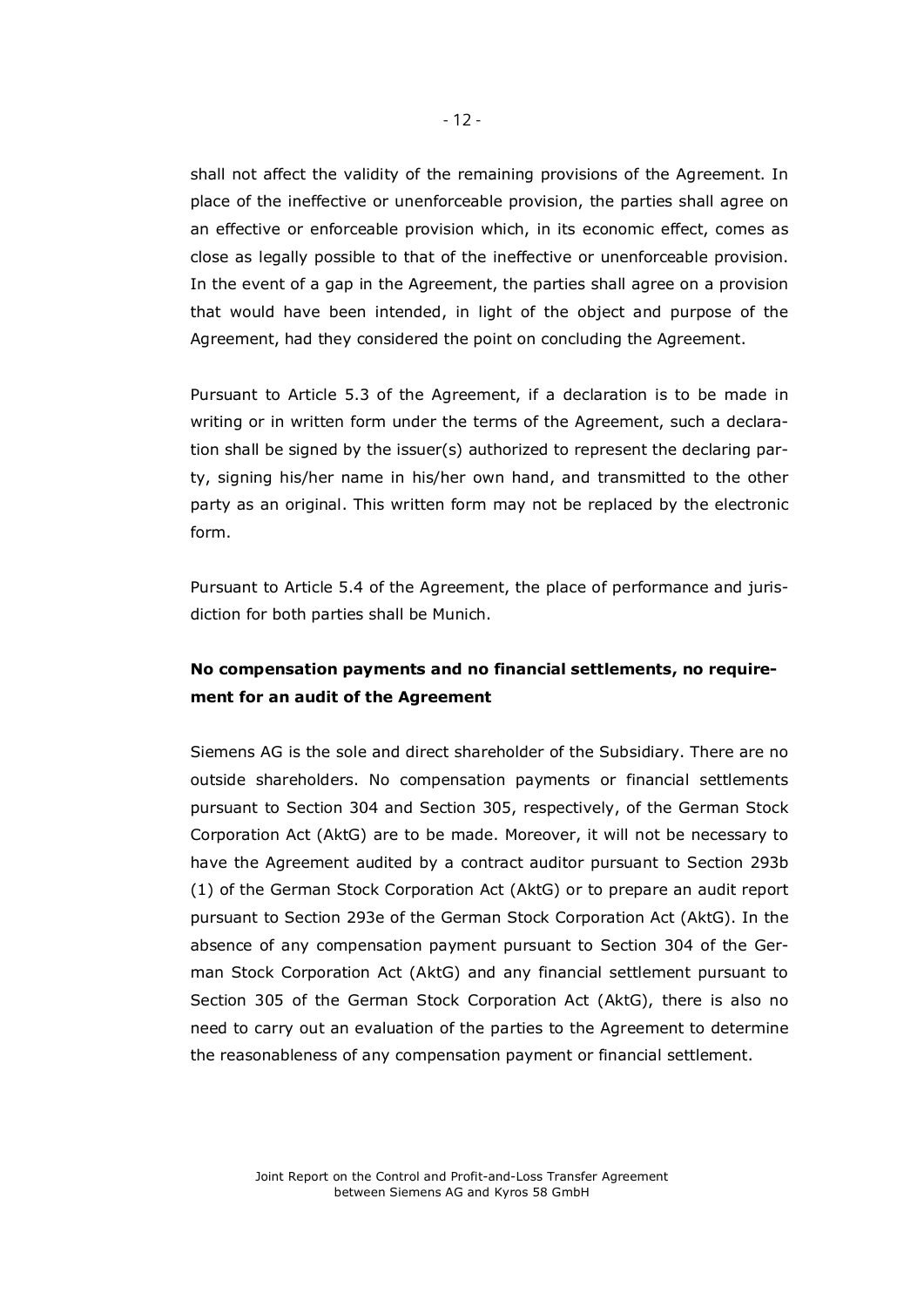A summary appraisal of the Agreement shows that, for the reasons presented above, it is beneficial to both Siemens AG and the Subsidiary.

Munich, November 26, 2018

# **Siemens Aktiengesellschaft**

## **The Managing Board**

[signed] Kaeser (President and CEO)

[signed] [signed] Dr. Busch

Davis

[signed] Helmrich [signed] Kugel

[signed] Neike

[signed]<br>Sen

[signed] Dr. Thomas